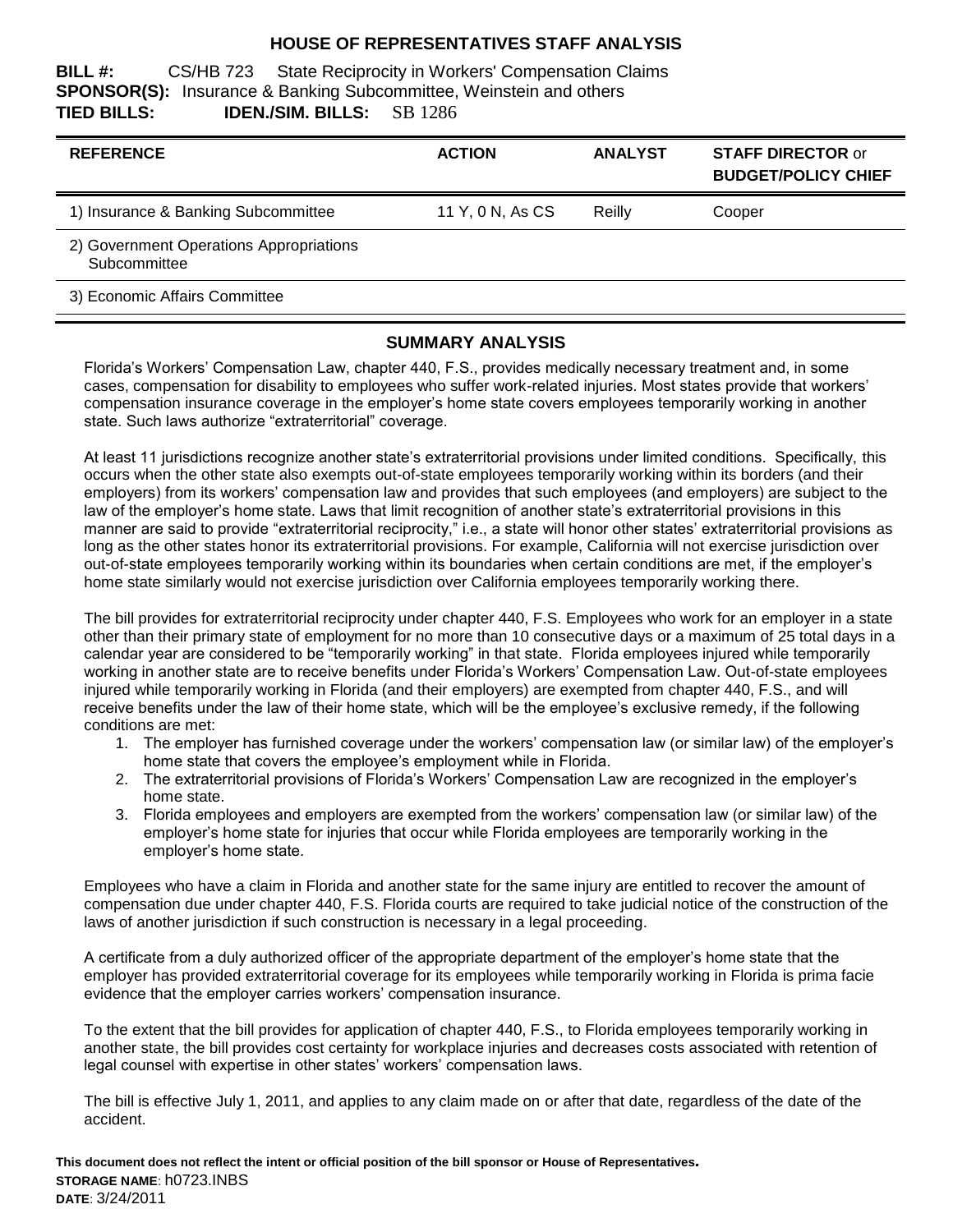#### **FULL ANALYSIS**

### **I. SUBSTANTIVE ANALYSIS**

#### A. EFFECT OF PROPOSED CHANGES:

#### **Workers' Compensation Law**

Chapter 440, F.S., is Florida's Workers' Compensation Law. Workers' compensation provides medical benefits and, in some cases,<sup>1</sup> compensation for disability for workplace injuries that arise out of work performed by an employee in the course and scope of employment. $2$  Each state's workers' compensation system is unique, providing different eligibility requirements and levels of benefits (medical and monetary).

Florida employees injured while temporarily working in another state may claim benefits under chapter 440, F.S., or the law of the state in which they are injured. If benefits are claimed from another state, the "total compensation"<sup>3</sup> an employee may receive is limited to that available under Florida's Workers' Compensation Law. Employees from another state injured while temporarily working in Florida may claim benefits under Florida law or under their primary state of employment. However, no definition is provided in chapter 440, F.S., for "temporarily working" in a state.

In 2003, Florida enacted workers' compensation reform legislation.<sup>4</sup> Among other changes, it was established that employers with employees engaged in the construction industry in Florida are required to obtain Florida-specific coverage (a Florida policy or endorsement that uses Florida class codes and rates).<sup>5</sup> At that time of the reform, Florida rates were consistently the highest or second highest in the country.<sup>6</sup> The requirement was designed, in part, to level the playing field between out-of-state and in-state employers in bidding on construction industry projects in Florida. Since enactment of reform legislation, overall workers' compensation rates in Florida have decreased a cumulative 61.9 percent.<sup>7</sup>

#### **In-State and Out-of-State "Lost-Time" Injuries Reported to the Florida Division of Workers' Compensation**

In Florida, a lost-time claim refers to workplace injuries that cause an employee to be out of work for more than 7 days and must be reported by the insurance company to the Florida Division of Workers' Compensation (the Division). From 2005 to 2010, the number of lost-time claims filed each year with the Division for injuries that occurred in another state ranged from a low of 666 (in 2006) to a high of 866 (in 2009). The Division also reports that the number of lost-time claims for employees who resided in another state decreased from 938 claims (in 2005) to 538 claims (in 2010).

Lost-time claims for injuries that occurred in Florida ranged from 68,838 (in 2005) to a low of 42,353 (in 2010). The number of lost-time claims for Florida residents also decreased from 76,136 (in 2005) to 46,041 (in 2010).

**STORAGE NAME**: h0723.INBS **PAGE: 2**

 $\overline{a}$ <sup>1</sup> Compensation for disability is provided when the workplace injury causes an employee to miss more than 7 days of work. *See* s.  $440.12(1)$ , F.S.

 $2$  Section 440.09(1), F.S.

 $3$  Section 440.09, F.S. Pursuant to s. 440.02(7), F.S., compensation is defined to mean monetary benefits.

<sup>4</sup> Chapter 2003-412, L.O.F.

 ${}^{5}$ Section 440.10(1)(g), F.S.

 $6$  In 2000, Florida had the highest workers' compensation premiums in the country, and the second highest in 2002. See "Workers' Compensation Premium Rate Rankings for 2000, 2002," Oregon Department of Consumer and Business Services. Available at: [http://www.cbs.state.or.us](http://www.cbs.state.or.us/) (last accessed March 13, 2010).

<sup>&</sup>lt;sup>7</sup> "Florida Office of Insurance Regulation Releases Annual Workers' Compensation Report." Press release dated January 5, 2011. Available at: <http://www.floir.com/pressreleases/viewmediarelease.aspx?id=3777> (last accessed March 13, 2011).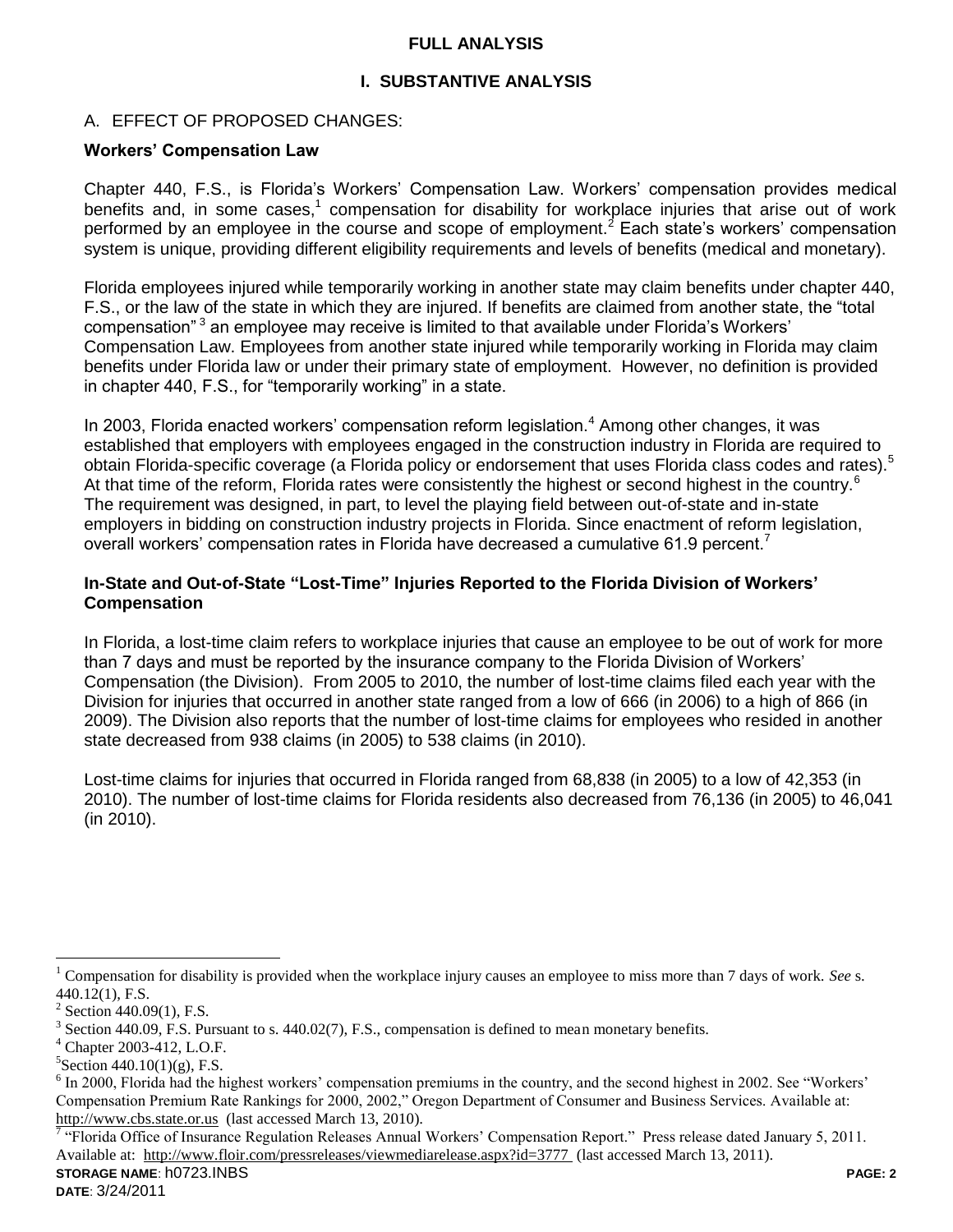# **Extraterritorial Coverage and Extraterritorial Reciprocity**

Most workers' compensation systems provide that coverage from an employer's home state extends to, and follows, employees who are temporarily working for their employer in another state. $8$  Such "extraterritorial" coverage is available to the extent that it is not inconsistent with the terms of the employer's insurance policy.

At least 11 jurisdictions recognize another state's extraterritorial provisions under limited conditions.<sup>9</sup> Specifically, this occurs when the other state similarly exempts out-of-state employees temporarily working within its borders (and their employers) from its workers' compensation law and provides that such employees (and employers) are subject to the law of the employer's home state. Laws that limit recognition of another state's extraterritorial provisions in this manner are said to provide "extraterritorial reciprocity," i.e., a state will honor the extraterritorial provisions of other states as long as the other states honor its extraterritorial provisions. For example, California will not exercise jurisdiction over out-of-state employees temporarily working within its boundaries (and their employers) when certain conditions are met, if the employer's home state similarly would not exercise jurisdiction over California employees temporarily working there.

# **Retroactive Application of Statutes**

The general rule in insurance is that the statute in effect at the time an insurance contract is executed governs the substantive issues arising in connection with that contract.<sup>10</sup> Thus, if the Legislature amends an insurance law, the amendment typically will not apply to an insurance contract entered into before the amendment. However, if the amendment is procedural, the court may apply it retroactively to an insurance contract entered into before the amendment.

If the Legislature clearly expresses an intent that a statute apply retroactively, the court then determines whether retroactive application is constitutionally permissible.<sup>11</sup> Courts make this determination by looking to the effect of a statute. Stated legislative intent that a statute apply retroactively is not necessarily dispositive as to the retroactive application.

Statutes that do not alter contractual or vested rights but relate only to remedies or procedure can be applied retroactively.<sup>12</sup> Procedural law concerns the means and methods to apply and enforce substantive duties and rights.<sup>13</sup>

Statutes affecting substantive rights, liabilities, and duties cannot apply retroactively.<sup>14</sup> Also, statutes impairing vested rights, creating new obligations, or imposing new penalties cannot apply retroactively.<sup>15</sup>

# **Effect of the Bill**

The bill creates s. 440.094, F.S., which provides for extraterritorial reciprocity under Florida's Workers' Compensation Law. Employees who work for an employer in a state other than their primary state of employment for no more than 10 consecutive days or a maximum of 25 total days in a calendar year are

http://www.cbs.state.or.us/wcd/compliance/ecu/etsummary.html (last accessed March 13, 2011).

 $\overline{a}$ 

<sup>&</sup>lt;sup>8</sup> See "Extraterritorial Reciprocity Information for All 50 States," a regulatory survey by the Workers' Compensation Division of the Oregon Department of Consumer and Business Services. Available at:

<sup>&</sup>lt;sup>9</sup> California, the District of Columbia, Maryland, Mississippi, Montana, Nevada, North Dakota, Ohio, Oregon, Rhode Island, and Utah.

<sup>&</sup>lt;sup>10</sup> Hassen v. State Farm Mutual Automobile Ins. Co., 674 So.2d 106, 107 (Fla. 1996).

<sup>&</sup>lt;sup>11</sup> Romine v. Florida Birth Related Neurological Injury Compensation Ass'n, 842 So.2d 148, 153 (Fla. 5<sup>th</sup> DCA 2003).

<sup>&</sup>lt;sup>12</sup> DaimlerChrysler Corp. v. Hurst, 949 So.2d 279 (Fla. 3<sup>rd</sup> DCA 2007).

<sup>13</sup> Romine 842 So.2d at 154 .

<sup>&</sup>lt;sup>14</sup> Menendez v. Progressive Express Ins. Co., 35 So.3d 873 (Fla. 2010).<br><sup>15</sup> Demins 842 So.2d at 152.

Romine 842 So.2d at 153.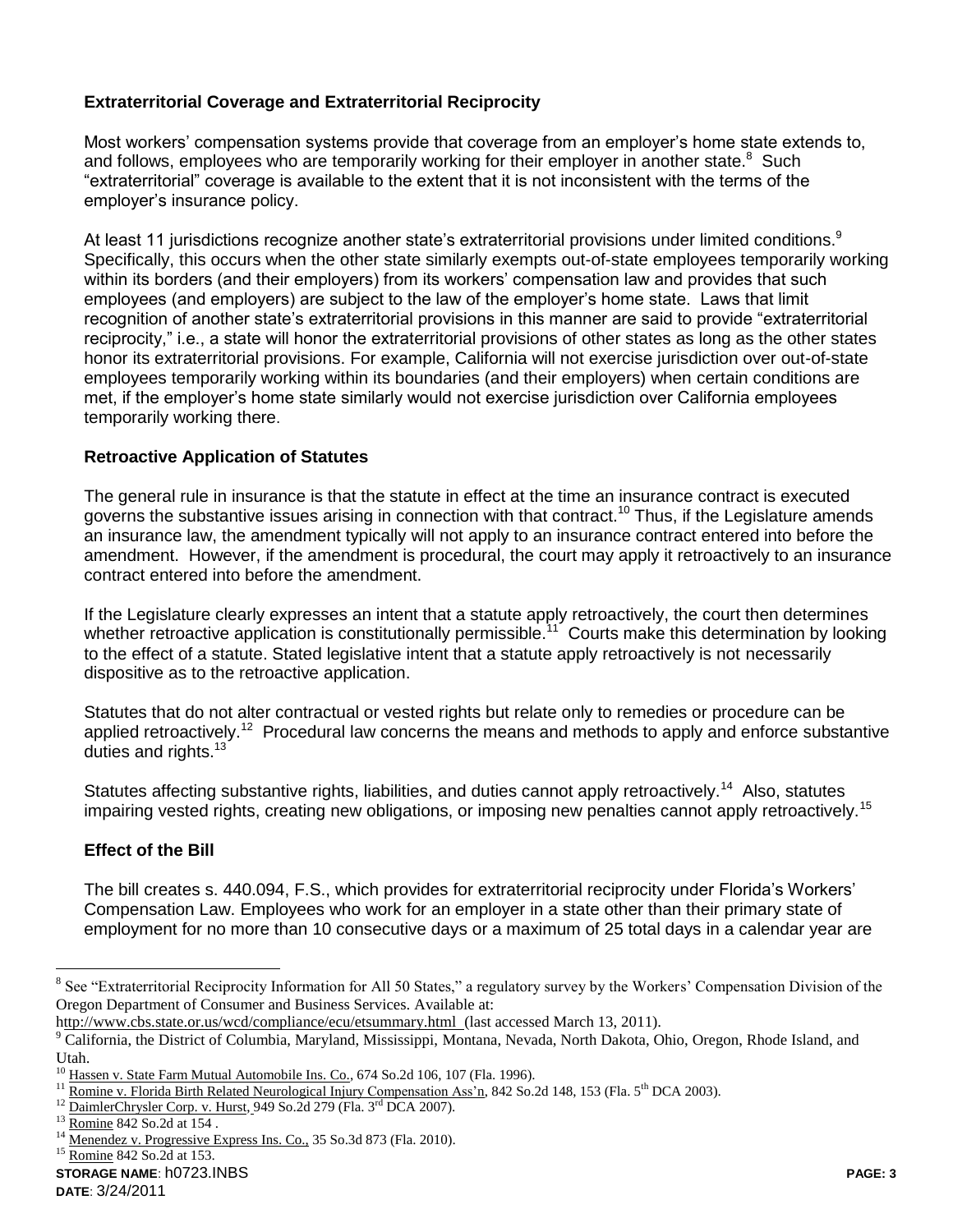considered to be "temporarily working" in that state for purposes of this section. Florida employees injured while temporarily working in another state are to receive Florida's workers' compensation benefits. Out-ofstate employees injured while temporarily working in Florida (and their employers) are exempted from Florida's Workers' Compensation Law and will receive benefits under the law of their home state, which will be the employee's exclusive remedy, if the following conditions are met:

- 1. The employer has furnished coverage under the workers' compensation law (or similar law) of the employer's home state that covers the employee's employment while in Florida.
- 2. The extraterritorial provisions of Florida's Workers' Compensation Law are recognized in the employer's home state.
- 3. Florida employees and employers are exempted from the workers' compensation law (or similar law) of the employer's home state for injuries that occur while Florida employees are temporarily working in the employer's home state.

Employees who have a claim in Florida and another state for the same injury are entitled to recover the amount of compensation due under chapter 440, F.S. Florida courts are required to take judicial notice of the construction of the laws of another jurisdiction if such construction is necessary in a legal proceeding.

With respect to out-of-state employers, a certificate from a duly authorized officer of the appropriate department of the employer's home state that the employer has provided extraterritorial coverage for its employees while temporarily working in Florida is prima facie evidence that the employer carries workers' compensation insurance.

The bill is effective July 1, 2011, and applies to any claim made on or after this date, regardless of the date of the accident.

B. SECTION DIRECTORY:

**Section 1:** Creates s. 440.094, F.S., establishing extraterritorial reciprocity under Florida's Workers' Compensation Law.

**Section 2: Provides an effective date of July 1, 2011.** 

# **II. FISCAL ANALYSIS & ECONOMIC IMPACT STATEMENT**

- A. FISCAL IMPACT ON STATE GOVERNMENT:
	- 1. Revenues:

None.

2. Expenditures:

None.

- B. FISCAL IMPACT ON LOCAL GOVERNMENTS:
	- 1. Revenues:

None.

2. Expenditures:

None.

- C. DIRECT ECONOMIC IMPACT ON PRIVATE SECTOR:
- D. To the extent that the bill provides for application of chapter 440, F.S., to Florida employees temporarily working in another state (and their employers), the bill provides additional cost certainty for workplace